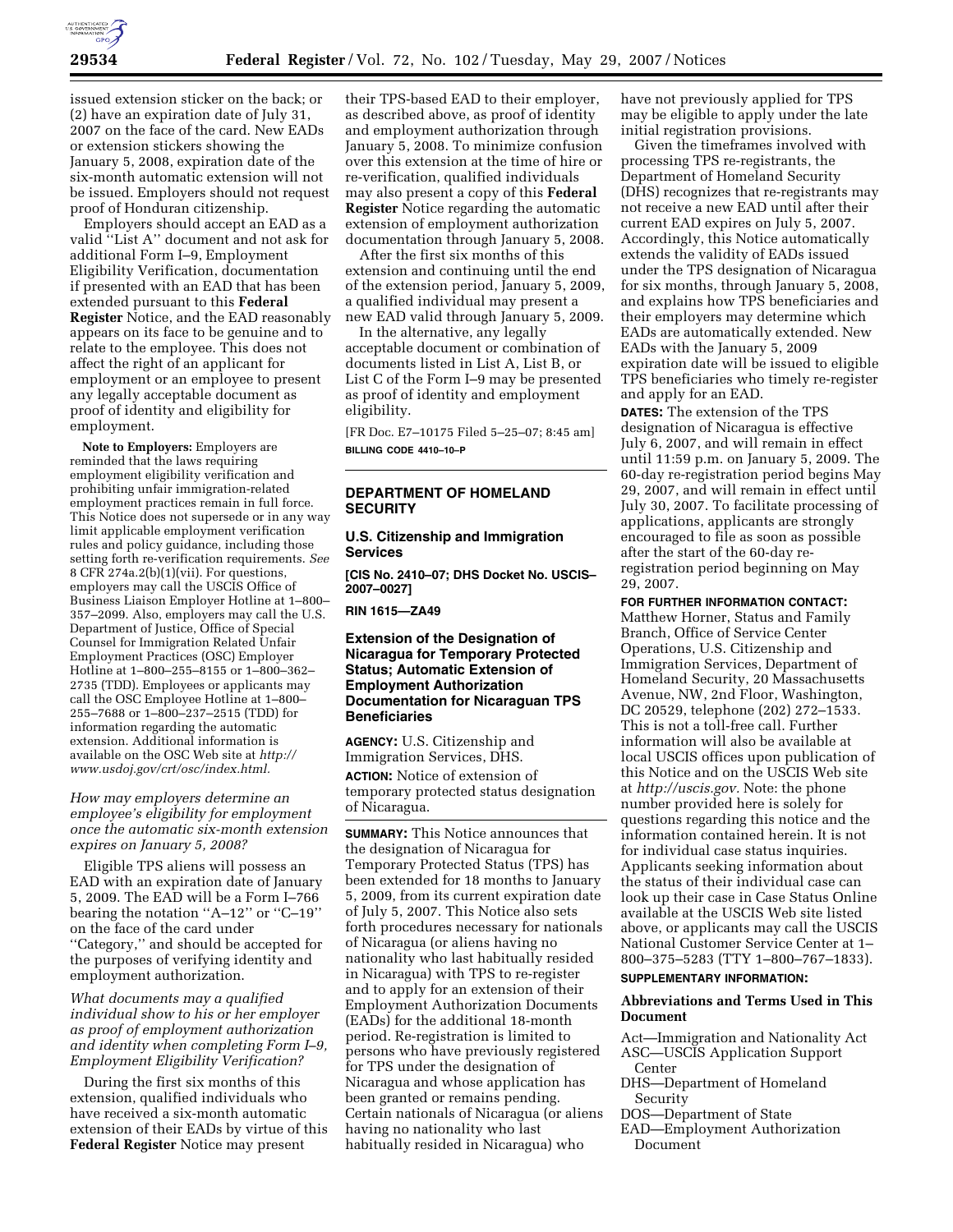Secretary—Secretary of Homeland Security

TPS—Temporary Protected Status

USCIS—U.S. Citizenship and Immigration Services

# **What authority does the Secretary of Homeland Security have to extend the designation of Nicaragua for TPS?**

Section 244(b)(1) of the Immigration and Nationality Act (Act), 8 U.S.C. 1254a(b)(1), authorizes the Secretary of Homeland Security (Secretary), after consultation with appropriate agencies of the Government, to designate a foreign state (or part thereof) for TPS. The Secretary may then grant TPS to eligible nationals of that foreign state (or aliens having no nationality who last habitually resided in that state). 8 U.S.C. 1254a(a)(1)(A).

At least 60 days before the expiration of the TPS designation, or any extension thereof, the Secretary, after consultations with appropriate agencies of the Government, must review the conditions in a foreign state designated for TPS to determine whether the conditions for the TPS designation continue to be met and, if so, the length of an extension. 8 U.S.C. 1254a(b)(3)(A), (C). If the Secretary determines that the foreign state no longer meets the conditions for the TPS designation, he must terminate the designation. 8 U.S.C. 1254a(b)(3)(B).

#### **Why did the Secretary decide to extend the TPS designation of Nicaragua?**

On January 5, 1999, the Attorney General published a Notice in the **Federal Register** at 64 FR 526, designating Nicaragua for TPS due to the devastation resulting from Hurricane Mitch. Subsequent to that date, the Attorney General and the Secretary of Homeland Security have extended TPS for Nicaragua six times, determining in each instance that the conditions warranting the designation continued to be met. 65 FR 30440 (July 6, 2000); 66 FR 23271 (July 6, 2001); 67 FR 22454 (July 6, 2002); 68 FR 23748 (July 6, 2003); 69 FR 64088 (Jan. 6, 2005); 71 FR 16333 (July 6, 2006). The most recent extension of Nicaragua for TPS became effective on July 5, 2006, and is due to expire on July 5, 2007.

On February 2, 2007, the Government of Nicaragua requested an extension of the TPS designation of Nicaragua. Over the past year, DHS and the Department of State have continued to review conditions in Nicaragua. Based on this review, the Secretary has concluded that an 18-month extension is warranted because there continues to be a substantial, but temporary, disruption of living conditions in Nicaragua resulting

from Hurricane Mitch and Nicaragua remains unable, temporarily, to adequately handle the return of its nationals, as required for TPS designations based on environmental disasters. 8 U.S.C.  $1254a(b)(1)(B)(i-iii)$ .

Significant progress has been made in reconstruction following Hurricane Mitch. However, Nicaragua has not fully recovered from the environmental disaster.

An estimated 145,000 homes were destroyed by the hurricane, leaving an estimated 400,000 to 800,000 people homeless. Health clinics and schools were also impacted with 90 clinics, 400 health posts, and over 500 primary schools suffering structural damage. While much of the large-scale postdisaster aid and reconstruction projects were completed years ago, these projects were focused on temporary buildings that have not been replaced with permanent cement structures and are now largely deteriorated.

Hurricane Mitch destroyed or disabled 70 percent of the roads and severely damaged 71 bridges. Over 1,700 miles of highway and access roads needed replacement. The Pan-American Highway has been repaired, but reconstruction efforts continue with the focus shifted to improving secondary and rural roads.

Nicaragua also suffered significant economic damage and reduced access to food following Hurricane Mitch. Over 100,000 acres of crops were destroyed by the hurricane, half of them lifesustaining food crops such as beans and corn. The regions hardest hit by the hurricane continue to be the poorest and least developed in Nicaragua and the Government of Nicaragua is reporting hunger cases in the northern mountainous region. Additionally, landslides triggered by the heavy and sustained rains of the hurricane resulted in the loss of forest canopy. This problem has affected the environment, resulting in reduced rainfall and agricultural yields that are consistently below average. Export crops, such as coffee, sugar cane and bananas were also destroyed, to a lesser extent but not without resulting reductions in export income.

While the damage resulting from Hurricane Mitch in 1998 formed the basis of the initial designation of Nicaragua for TPS, the country has remained vulnerable and suffered damage during subsequent storms. Hurricane Beta and Tropical Storm Stan severely affected thousands of people, destroying houses, medical centers, and schools in October 2005.

Based upon this review of conditions in Nicaragua, the Secretary finds, after

consultation with the appropriate Government agencies, that the conditions that prompted the designation of Nicaragua for TPS continue to be met. *See* 8 U.S.C. 1254a(b)(3)(A). There continues to be a substantial, but temporary, disruption in living conditions in Nicaragua as the result of an environmental disaster, and Nicaragua continues to be unable, temporarily, to handle adequately the return of its nationals. *See* 8 U.S.C. 1254a(b)(1)(B). The Secretary also finds that it is not contrary to the national interest of the United States to permit aliens who meet the eligibility requirements of TPS to remain in the United States temporarily. *See* 8 U.S.C. 1254a(b)(1)(C). On the basis of these findings, the Secretary concludes that the designation of Nicaragua for TPS should be extended for an additional 18 month period. *See* 8 U.S.C. 1254a(b)(3)(C).

# **Notice of Extension of the TPS Designation of Nicaragua**

By the authority vested in me as Secretary of Homeland Security under section 244 of the Act, 8 U.S.C. 1254a, I have determined, after consultation with the appropriate Government agencies, that the conditions that prompted designation of Nicaragua for TPS in January 1999 continue to be met. *See* 8 U.S.C 1254a(b)(3)(A). There are approximately 4,100 nationals of Nicaragua (or aliens having no nationality who last habitually resided in Nicaragua) who have been granted TPS and who may be eligible for reregistration. Accordingly, I am extending the TPS designation of Nicaragua for 18 months from July 6, 2007 to January 5, 2009. For instructions on this extension, please refer to the following attachment, which includes filing and eligibility requirements for Temporary Protected Status and Employment Authorization Documents.

Dated: May 16, 2007.

**Michael Chertoff,** 

*Secretary.* 

# **Temporary Protected Status Filing Guidelines**

*Do I need to re-register if I currently have TPS benefits through the TPS designation of Nicaragua and would like to maintain them?* 

Yes. If you already have received TPS benefits through the designation of Nicaragua for TPS, your benefits will expire at 11:59 p.m. on July 5, 2007. All TPS beneficiaries must comply with the re-registration requirements described in this Notice in order to maintain TPS benefits through January 5, 2009. TPS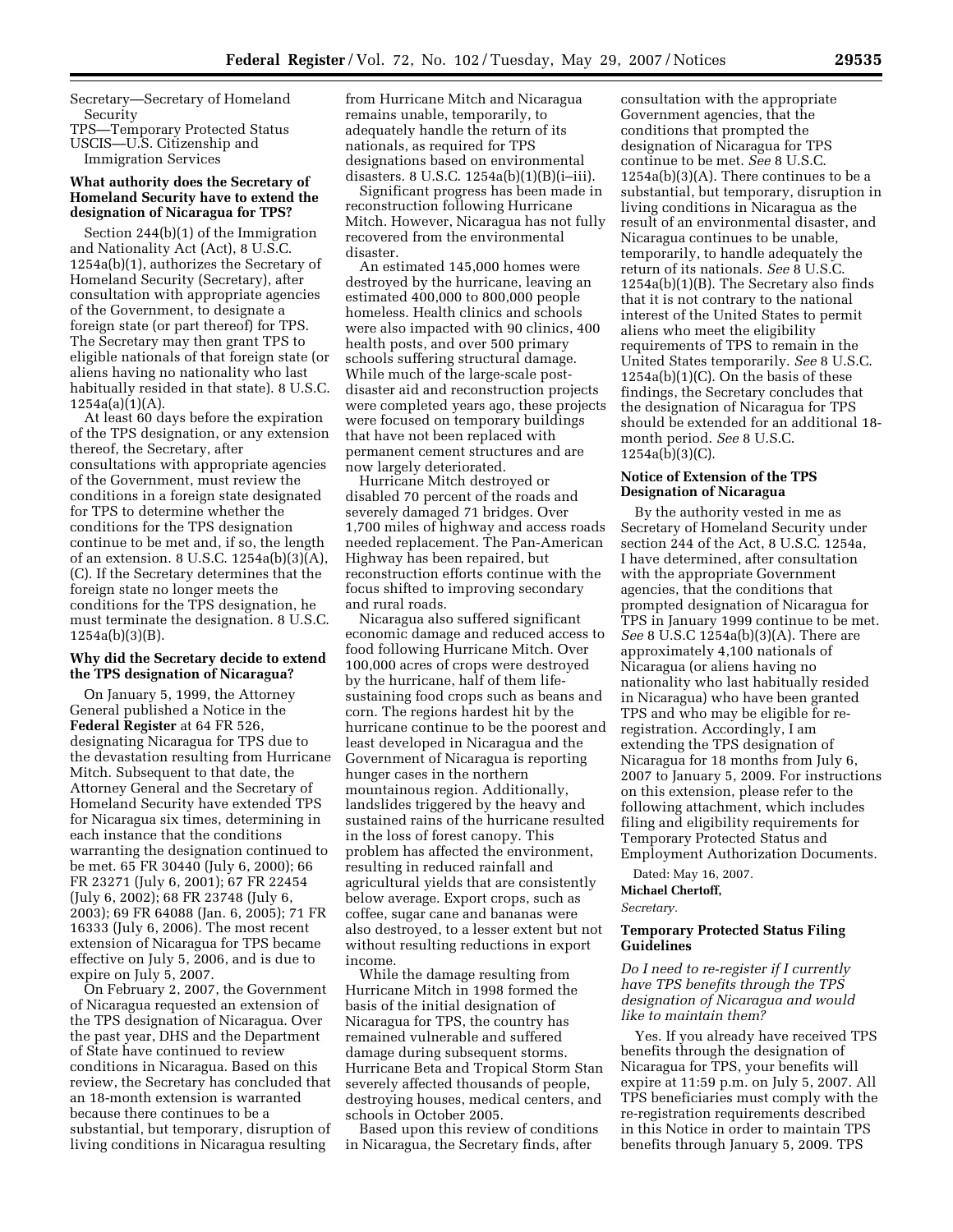benefits include temporary protection against removal from the United States and employment authorization during the TPS designation period. 8 U.S.C. 1254a(a)(1). Failure to re-register without good cause will result in the withdrawal of your temporary protected status and possibly your removal from the United States. 8 U.S.C. 1254a(c)(3)(C).

*If I am currently registered for TPS or have a pending application for TPS, how do I re-register to renew my benefits for the duration of the extension period?* 

Please submit the proper forms and fees according to the Table 1 below. All applicants are strongly encouraged to pay close and careful attention when filling out the required forms to help ensure that their dates of birth, alien registration numbers, spelling of their names, and other required information is correctly entered on the forms. Aliens

who have previously registered for TPS, but whose applications remain pending, should follow these instructions if they wish to renew their TPS benefits. All TPS re-registration applications submitted without the required fees will be returned to the applicant. All fee waiver requests should be filed in accordance with 8 CFR 244.20. If you received an EAD during the most recent registration period, please submit a photocopy of the front and back of your EAD.

# TABLE 1.—APPLICATION FORMS AND APPLICATION FEES

| lf                                                                                                                   | And                                                                                                                  | Then                                                                                                                                                                                                                                |
|----------------------------------------------------------------------------------------------------------------------|----------------------------------------------------------------------------------------------------------------------|-------------------------------------------------------------------------------------------------------------------------------------------------------------------------------------------------------------------------------------|
|                                                                                                                      | You are applying for an extension of your<br>EAD valid through January 5, 2009.                                      | You must complete and file the Form I-765,<br>Application for Employment Authorization<br>with fee or a fee waiver request. You must<br>also submit Form I-821, Application for<br>Temporary Protected Status, with no fee.         |
|                                                                                                                      | You are NOT applying for renewal of your<br>EAD.                                                                     | You must complete and file the Form I-765<br>with no fee and Form I-821 with no fee.<br>Note: DO NOT check any box for the ques-<br>tion "I am applying for" listed on Form I-<br>765, as you are NOT requesting an EAD<br>benefit. |
| You are applying for TPS as a late initial reg-<br>istrant and you are between the ages of 14<br>and 65 (inclusive). | You are applying for a TPS-related EAD                                                                               | You must complete and file Form I-821 with<br>the \$50 fee or fee waiver request and Form<br>I-765 with fee or a fee waiver request.                                                                                                |
| You are applying for TPS as a late initial reg-<br>istrant and are under age 14 or over age 65.                      | You are applying for a TPS-related EAD                                                                               | You must complete and file Form I-821 with<br>the \$50 fee or fee waiver request. You<br>must also submit Form I-765 with no fee.                                                                                                   |
| You are applying for TPS as a late initial reg-<br>istrant, regardless of age.                                       | You are NOT applying for an EAD                                                                                      | You must complete and file Form I-821 with<br>the \$50 fee or fee waiver request and Form<br>I-765 with no fee.                                                                                                                     |
| Your previous TPS application is still pending                                                                       | You are applying to renew your temporary<br>treatment benefits (i.e., an EAD with cat-<br>egory "C-19" on its face). | You must complete and file the Form I-765<br>with fee or a fee waiver request. You must<br>also submit Form I-821 with no fee.                                                                                                      |

Certain applicants must also submit a Biometric Service Fee (See Table 2).

TABLE 2.—BIOMETRIC SERVICE FEES

| lf                                   | And                                                                                                                                                                           | Then<br>You must submit a Biometric Service fee as<br>defined in 8 CFR 103.7. |  |  |
|--------------------------------------|-------------------------------------------------------------------------------------------------------------------------------------------------------------------------------|-------------------------------------------------------------------------------|--|--|
|                                      | 1. You are re-registering for TPS, or<br>2. You are applying for TPS under the late ini-<br>tial registration provisions, or.<br>3. Your TPS application is still pending and |                                                                               |  |  |
|                                      | you are applying to renew temporary treat-<br>ment benefits <i>(i.e., and EAD with category</i><br>"c-19" on its face).                                                       |                                                                               |  |  |
| You are younger than 14 years of age |                                                                                                                                                                               | You must submit a Biometric Service fee as<br>defined in 8 CFR 103.7.         |  |  |
| You are younger than 14 years of age | You are NOT applying for an EAD                                                                                                                                               | You do NOT need to submit a Biometric Serv-<br>ice fee.                       |  |  |

# *What edition of the Form I–821 should I submit?*

Only the edition of Form I–821 dated November 5, 2004, or later will be accepted. The revision date can be

found in the bottom right corner of the form. The proper form can be found on the Internet at *http://www.uscis.gov* or by calling the USCIS forms hotline at 1– 800–870–3676.

# *Where should I submit my application for TPS?*

Please reference Table 3 below to see where to mail your specific application.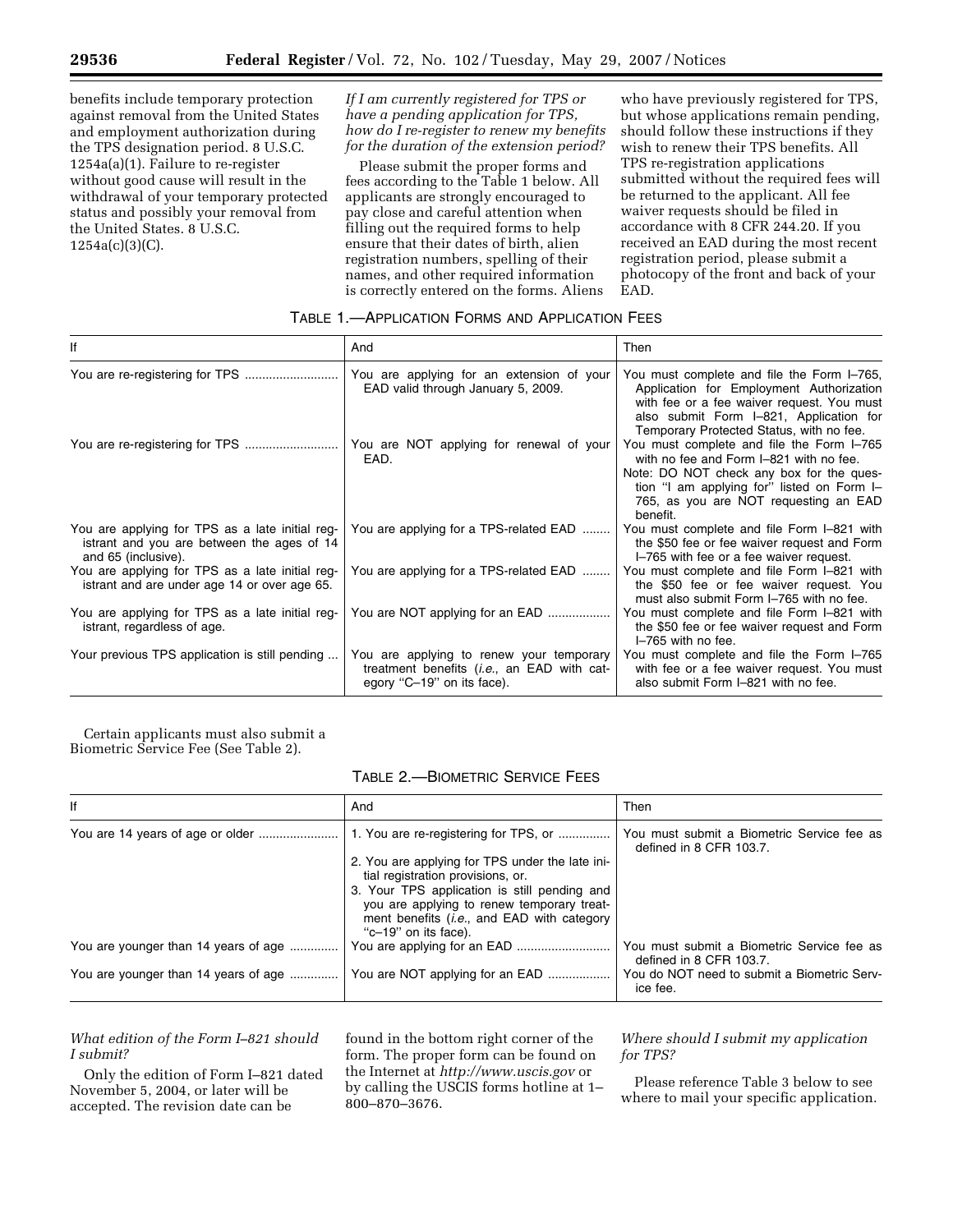| If                                                                                                                                                                                                                                                                          | Then mail to                                                                                                                                                                                                               | Or, for Non-United States Postal Service<br>(USPS) deliveries, mail to                                                                                                                                                                                                                                          |  |  |
|-----------------------------------------------------------------------------------------------------------------------------------------------------------------------------------------------------------------------------------------------------------------------------|----------------------------------------------------------------------------------------------------------------------------------------------------------------------------------------------------------------------------|-----------------------------------------------------------------------------------------------------------------------------------------------------------------------------------------------------------------------------------------------------------------------------------------------------------------|--|--|
| You are applying for re-registration or applying<br>to renew your temporary treatment benefits.<br>You are applying for TPS for the first time, as a<br>late initial registrant, or you were granted<br>TPS by an Immigration Judge or the Board of<br>Immigration Appeals. | U.S. Citizenship and Immigration Services<br>Attn: TPS Nicaragua P.O. Box 6943 Chi-<br>cago, IL 60680-6943.<br>U.S. Citizenship and Immigration Services<br>Attn: TPS Nicaragua P.O. Box 8631 Chi-<br>cago, IL 60680-8631. | U.S. Citizenship and Immigration Services<br>Attn: TPS Nicaragua 427 S. LaSalle-3rd<br>Floor Chicago, IL 60605-1029.<br>U.S. Citizenship and Immigration Services<br>Attn: TPS Nicaragua [EOIR/Additional Doc-<br>uments] or [Late Initial Registrant] 427 S.<br>LaSalle-3rd Floor, Chicago, IL 60605-<br>1029. |  |  |

### TABLE 3.—APPLICATION MAILING DIRECTIONS

*How will I know if I need to submit supporting documentation with my application package?* 

See Table 4 below to determine if you need to submit supporting documentation.

TABLE 4.—WHO SHOULD SUBMIT SUPPORTING DOCUMENTATION?

| lf                                                                                          | Then                                                                                                                                                              |
|---------------------------------------------------------------------------------------------|-------------------------------------------------------------------------------------------------------------------------------------------------------------------|
| One or more of the questions listed in Part 4, Question 2 of Form I-<br>821 applies to you. | You must submit an explanation, on a separate sheet(s) of paper, and/<br>or additional documentation must be provided. You may NOT file<br>electronically.        |
| You were granted TPS by an Immigration Judge or the Board of Immi-<br>gration Appeals.      | You must include evidence of the grant of TPS (such as an order from<br>the Immigration Judge) with your application package. You may NOT<br>file electronically. |

#### *Can I file my application electronically?*

If you are filing for re-registration and *do not* need to submit supporting documentation with your application, you may file your application electronically. To file your application electronically, follow directions on the USCIS Web site at: *http:// www.uscis.gov.* 

# *What is late initial registration?*

Some persons may be eligible for late initial registration under 8 CFR 244.2. In order to be eligible for late initial registration, an applicant must:

(1) Be a national of Nicaragua (or an alien who has no nationality and who last habitually resided in Nicaragua);

(2) Have continuously resided in the United States since December 30, 1998;

(3) Have been continuously physically present in the United States since January 5, 1999; and

(4) Be both admissible as an immigrant, except as provided under section  $244(c)(2)(A)$  of the Immigration and Nationality Act (Act), and not ineligible under section 244(c)(2)(B) of the Act.

Additionally, the applicant must be able to demonstrate that, during the initial registration period (from January 5, 1999 to August 20, 1999), he or she:

(1) Was a nonimmigrant or had been granted voluntary departure status or any relief from removal;

(2) Had an application for change of status, adjustment of status, asylum, voluntary departure, or any relief from removal or change of status pending or subject to further review or appeal;

(3) Was a parolee or had a pending request for reparole; or

(4) Is the spouse or child of an alien currently eligible to be a TPS registrant.

An applicant for late initial registration must file an application for late registration no later than 60 days after the expiration or termination of the conditions described above. 8 CFR 244.2(g). All late initial registration applications for TPS, pursuant to the designation of Nicaragua, should be submitted to the appropriate address in Chicago, Illinois as defined in Table 3.

### *Are certain aliens ineligible for TPS?*

Yes. There are certain criminal and terrorism-related inadmissibility grounds that render an alien ineligible for TPS. *See* 8 U.S.C. 1254a(c)(2)(A)(iii). Further, aliens who have been convicted of any felony or two or more misdemeanors committed in the United States are ineligible for TPS under section  $244(c)(\overline{2})(B)(i)$  of the Act, 8 U.S.C.  $1254a(c)(2)(B)(i)$ , as are aliens described in the bars to asylum in section  $208(b)(2)(A)$  of the Act, 8 U.S.C. 1158(b)(2)(A). *See* 8 U.S.C. 1254a(c)(2)(B)(ii).

### *If I currently have TPS, can I lose my TPS benefits?*

An alien granted TPS will have his or her TPS withdrawn if the alien is not in fact eligible for TPS, if the alien fails to timely re-register for TPS without good cause, or if the alien fails to maintain continuous physical presence in the United States. *See* 8 U.S.C. 1254a(c)(3)(A)–(C).

# *Does TPS lead to lawful permanent residence?*

No. TPS is a temporary benefit that does not lead to lawful permanent residence or confer any other immigration status. 8 U.S.C. 1254a, (f)(1), and (h). When a country's TPS designation is terminated, TPS beneficiaries will maintain the same immigration status that they held prior to TPS (unless that status has since expired or been terminated), or any other status they may have acquired while registered for TPS. Accordingly, if an alien held no lawful immigration status prior to being granted TPS and did not obtain any other status during the TPS period, he or she will revert to unlawful status upon the termination of the TPS designation. Once the Secretary determines that a TPS designation should be terminated, aliens who had TPS under that designation are expected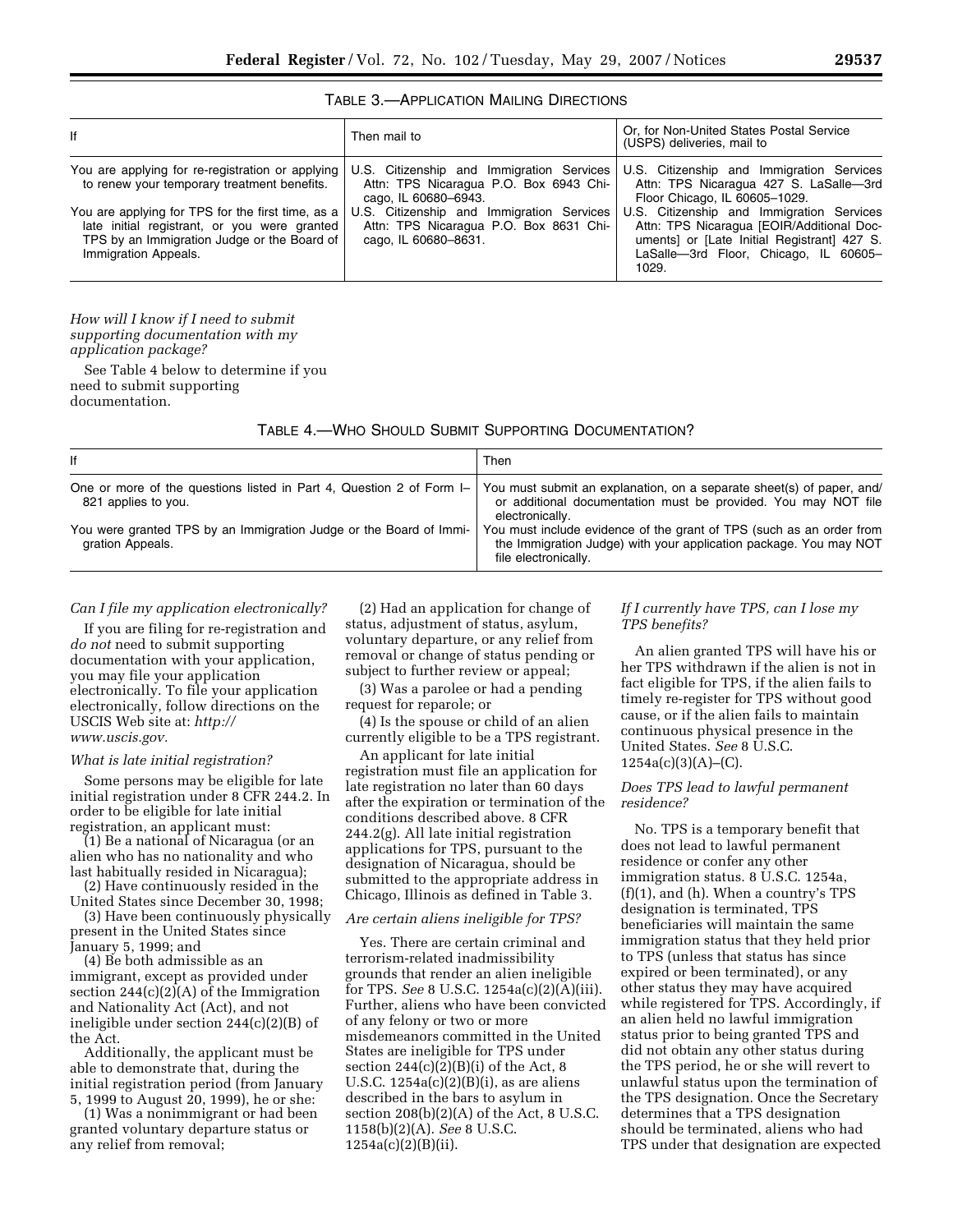to plan for their departure from the United States.

# *May I apply for another immigration benefit while registered for TPS?*

Yes. Registration for TPS does not prevent you from applying for nonimmigrant status, filing for adjustment of status based on an immigrant petition, or applying for any other immigration benefit or protection. 8 U.S.C. 1254a(a)(5). For the purposes of change of status and adjustment of status, an alien is considered as being in, and maintaining, lawful status as a nonimmigrant during the period in which the alien is granted TPS. *See* 8 U.S.C. 1254a(f)(4).

### *How does an application for TPS affect my application for asylum or other immigration benefits?*

An application for TPS does not affect an application for asylum or any other immigration benefit. Denial of an application for asylum or any other immigration benefit does not affect an applicant's TPS eligibility, although the grounds for denying one form of relief may also be grounds for denying TPS. For example, a person who has been convicted of a particularly serious crime is not eligible for asylum or TPS. See 8 U.S.C. 1158(b)(2)(A)(ii) and 8 U.S.C. 1254a(c)(2)(B)(ii).

*Does this extension allow nationals of Nicaragua (or aliens having no nationality who last habitually resided in Nicaragua) who entered the United States after December 30, 1998, to file for TPS?* 

No. An extension of a TPS designation does not change the required dates of continuous residence and continuous physical presence in the United States. This extension does not expand TPS eligibility to those that are not eligible currently. To be eligible for benefits under this extension, nationals of Nicaragua (or aliens having no nationality who last habitually resided in Nicaragua) must have continuously resided in the United States since December 30, 1998 and been continuously physically present in the United States since January 5, 1999, the date of the initial designation of Nicaragua for TPS.

## **Employment Authorization Document Automatic Extension Guidelines**

*Who is eligible to receive an automatic extension of his or her EAD from July 5, 2007 to January 5, 2008?* 

To receive an automatic extension of an EAD, an individual must be a national of Nicaragua (or an alien having no nationality who last

habitually resided in Nicaragua) who has applied for and received an EAD under the designation of Nicaragua for TPS and who has not had TPS withdrawn or denied. This automatic extension is limited to: (1) EADs issued on Form I–766, Employment Authorization Document, bearing an expiration date of July 5, 2006 on the face AND that have a July 2007 DHSissued extension sticker on the back of the card; and (2) EADs issued on Form I–766, Employment Authorization Document, bearing an expiration date of July 31, 2007. These EADs must also bear the notation ''A–12'' or ''C–19'' on the face of the card under ''Category.''

*If I am currently registered under the designation of Nicaragua for TPS and am re-registering for TPS, how do I receive an extension of my EAD after the automatic six-month extension?* 

You will receive a notice in the mail with instructions as to whether or not you will be required to appear at a USCIS Application Support Center (ASC) for biometrics collection. To increase efficiency and improve customer service, whenever possible USCIS will reuse previously-captured biometrics and conduct the security checks using those biometrics such that you may not be required to appear at an ASC.

Regardless of whether you are required to appear at an ASC, you are required to pay the biometrics fee during this re-registration. The fee will cover the USCIS costs associated with the use of the collected biometrics for FBI and other background checks. USCIS fees fund the cost of processing applications and petitions for immigration benefits and services, and USCIS' associated operating costs. A detailed description of how USCIS developed its current fee schedule is contained in the proposed rule, Adjustment of Certain Fees of the Immigration Examinations Fee Account, 63 FR 1775 (Jan. 12, 1998).

If you are required to report to the ASC, you must bring the following documents: (1) Your receipt notice for your re-registration application; (2) your ASC appointment notice; and (3) your current EAD. If no further action is required for your case, you will receive a new EAD through the mail that is valid through January 5, 2009. If your case requires further resolution, USCIS will contact you in writing to explain what additional information, if any, is necessary to resolve your case. Once your case is resolved and if your application is approved, you will receive a new EAD in the mail with an expiration date of January 5, 2009.

*May I request an interim EAD at my local District Office?* 

No. USCIS will not be issuing interim EADs to TPS applicants and reregistrants at District Offices.

*How may employers determine whether an EAD has been automatically extended for six months through January 5, 2008, and is therefore acceptable for completion of the Form I– 9?* 

An EAD that has been automatically extended for six months by this Notice through January 5, 2008, will be a Form I–766 bearing the notation ''A–12'' or ''C–19'' on the face of the card under ''Category,'' and either: (1) have an expiration date of July 5, 2006 on the face of the card and have a July 2007 DHS-issued extension sticker on the back; or (2) have an expiration date of July 31, 2007 on the face of the card. New EADs or extension stickers showing the January 5, 2008, expiration date of the six-month automatic extension will not be issued. Employers should not request proof of Nicaraguan citizenship.

Employers should accept an EAD as a valid ''List A'' document and not ask for additional Form I–9, Employment Eligibility Verification documentation if presented with an EAD that has been extended pursuant to this **Federal Register** Notice, and the EAD reasonably appears on its face to be genuine and to relate to the employee. This does not affect the right of an applicant for employment or an employee to present any legally acceptable document as proof of identity and eligibility for employment.

**Note to Employers:** Employers are reminded that the laws requiring employment eligibility verification and prohibiting unfair immigration-related employment practices remain in full force. This Notice does not supersede or in any way limit applicable employment verification rules and policy guidance, including those setting forth re-verification requirements. *See*  8 CFR 274a.2(b)(1)(vii). For questions, employers may call the USCIS Office of Business Liaison Employer Hotline at 1–800– 357–2099. Also, employers may call the U.S. Department of Justice Office of Special Counsel for Immigration Related Unfair Employment Practices (OSC) Employer Hotline at 1–800–255–8155 or 1–800–362– 2735 (TDD). Employees or applicants may call the OSC Employee Hotline at 1–800– 255–7688 or 1–800–237–2515 (TDD) for information regarding the automatic extension. Additional information is available on the OSC Web site at *http:// www.usdoj.gov/crt/osc/index.html.*